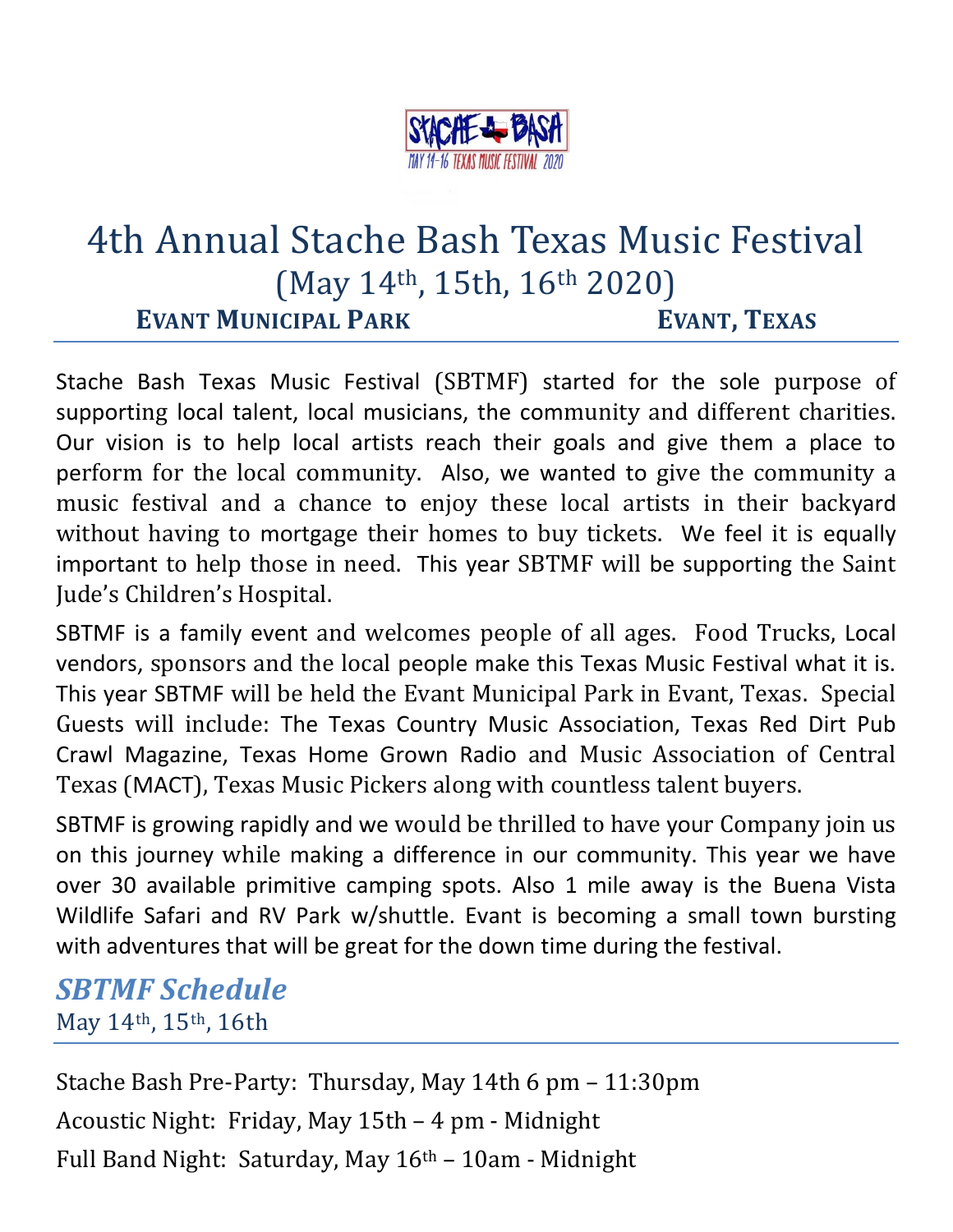#### **Title Sponsor (TOP DOG) – \$3,500.<sup>00</sup> (limited to one)**

The Title Sponsor will be the sole sponsor for the entire Stache Bash Texas Music Festival for 2020. Anytime SBTMF 2020 is mentioned (on the radio, social media, on paper, etc.) it will be followed by "Sponsored by YOUR COMPANY NAME."

As well as, in every marketing format, Your Company will be mentioned as follows:

YOUR COMPANY NAME presents The Stache Bash Texas Music Festival 2020.

\*\* Sponsorship also includes: Access all three (3) days, with Sponsor VIP seating; 15 Sponsor VIP Wrist Bands; Reserved Parking and a 5' x 10' banner with your Company Logo that will be signed by all artists.

#### **Main Stage Sponsor – \$2,000.<sup>00</sup> (limited to one)**

The Main Stage Sponsor will be the sole backdrop sponsor for the Main Stage. Basically, the Main Stage will be named for Your Company. When referring to stages throughout the festival, as well as on flyers and all social media, we will refer to the Main Stage as the "YOUR COMPANY NAME" Stage.

Your Company will also be mentioned periodically on the radio and between acts during the Festival.

\*\* Sponsorship also includes: Access all three (3) days, with Sponsor VIP seating; 10 Sponsor VIP Wrist Bands and a 4' x 8' banner with your Company Logo.

#### **Stage #2 Sponsor – \$1,500.<sup>00</sup> (limited to one)**

The Stage #2 Sponsor will be the sole backdrop sponsor for Stage #2, the smaller stage. Stage #2 will be named for Your Company. When referring to stages throughout the festival, as well as on flyers and all social media, we will refer to Stage #2 as the "YOUR COMPANY NAME" Stage.

Your Company will also be mentioned periodically throughout the festival.

\*\* Sponsorship also includes: Access all three (3) days, with Sponsor VIP seating; 6 Sponsor VIP Wrist Bands and a 3' x 6' banner with your Company Logo.

#### **Stache Bash Star Sponsor – \$500.<sup>00</sup>**

Stache Bash Star Sponsors will receive: Access all three (3) days, with Sponsor VIP seating; 2 Sponsor VIP Wrist Bands and a 2' x 4' banner with your Company Logo. Your Company will also be mentioned on all flyers and social media.